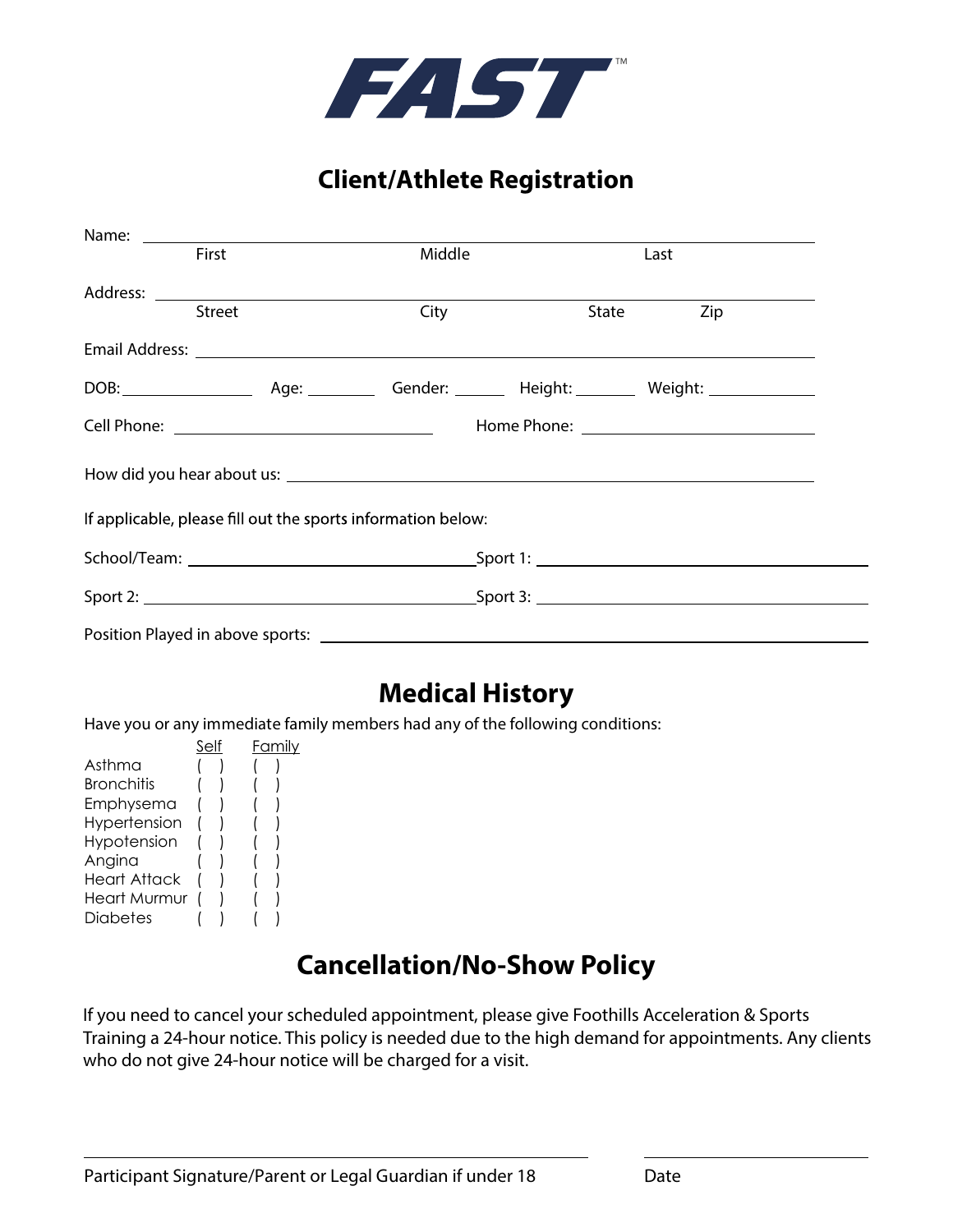## **Physical Activity Readiness Questionnaire (PAR-Q)**

It is very important that you provide accurate and complete information about your medical background and current physical condition as the training protocols are based on such information. Please read this carefully and circle YES or NO next to the question if it applies to you. If yes, please explain in detail.

| Yes | No.       | 1. Has your doctor ever said that you have a heart condition and that you should only do<br>physical activity recommended by a doctor? Please explain. |
|-----|-----------|--------------------------------------------------------------------------------------------------------------------------------------------------------|
| Yes | No.       | 2. Do you feel pain in your chest when you do physical activity? Please explain.                                                                       |
| Yes | No.       | 3. In the past month, have you had chest pain when you were not doing physical activity?<br>Please explain.                                            |
| Yes | No        | 4. Do you often feel faint or have spells of severe dizziness that causes you to lose your<br>balance? How often?                                      |
| Yes | No.       | 5. Have you ever had difficulty breathing? Please explain.                                                                                             |
| Yes | <b>No</b> | 6. Has a doctor ever said you have high blood pressure? Are you currently taking<br>medication for this?                                               |
| Yes | No.       | 7. Are you currently taking any medications? Please specify.                                                                                           |
| Yes | No        | 8. Has a doctor ever told you that you have a bone or joint problem(s), such as arthritis that<br>might be made worse with exercise?                   |
| Yes | No        | 9. Have you ever had any injuries that have limited your ability to participate in physical<br>activity? If so, what?                                  |
| Yes | No.       | 10. Please list any surgeries (include dates):                                                                                                         |
| Yes | No.       | 11. Do you know any other reason why you should not participate in physical exercise not<br>mentioned above?                                           |